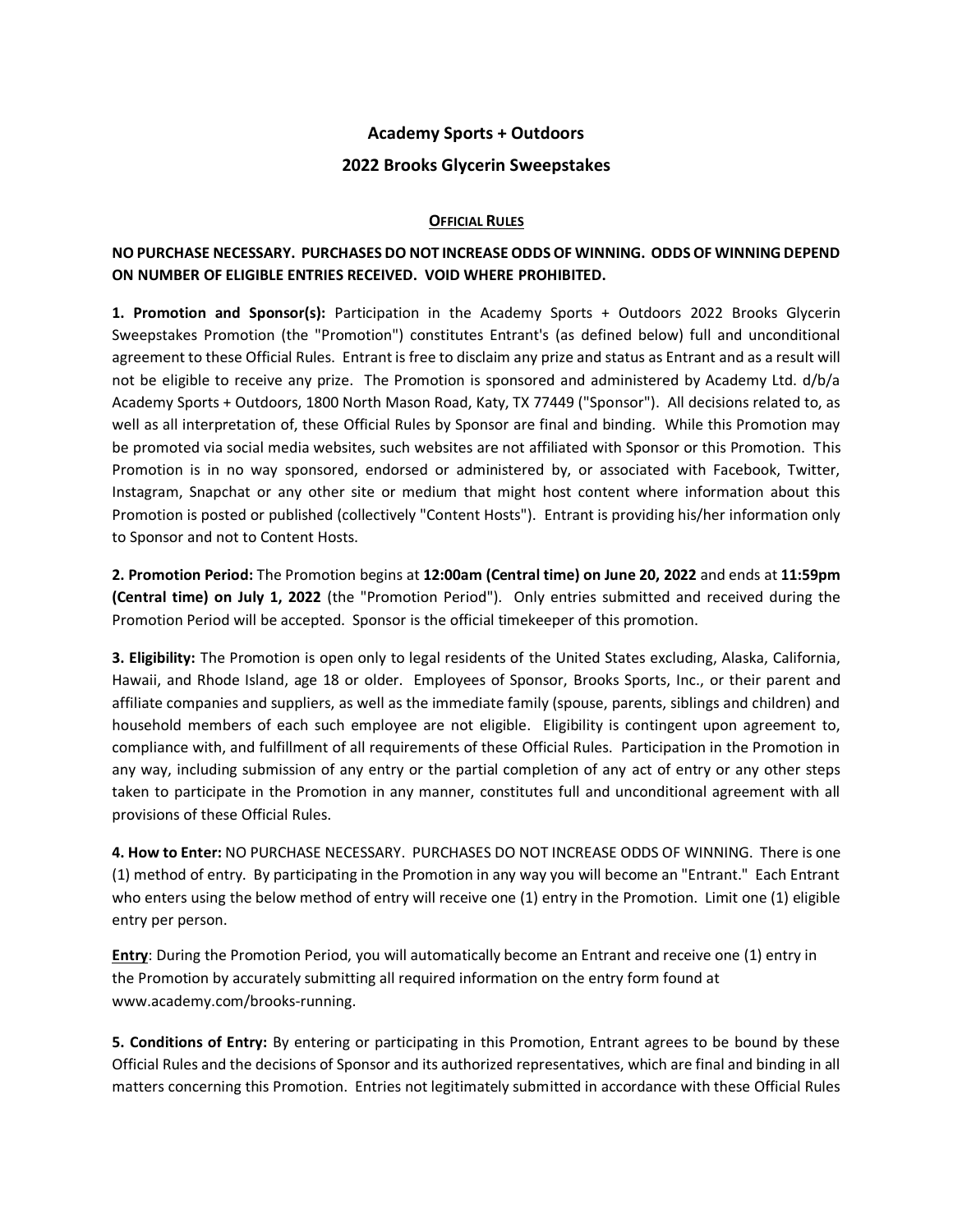are void. Only qualified entries received by Sponsor during the Promotion Period are eligible for participation. All entries become the property of Sponsor and will not be acknowledged or returned.

Entrants may be required to provide the following personal information in order to be eligible for a Promotion prize: first, middle and last name, month, day and year of birth, email address, complete mailing address (including city, state or province, and zip or postal code) and phone number (including area code) (collectively or individually, "Personal Information"). All requested Personal Information must be provided to participate in the Promotion and to be eligible to win a prize. Unintelligible entries; entries with incomplete, invalid, incorrect or noncurrent information; entries that are counterfeit, damaged or tampered with in any way; and entries with printing, production or typographical errors will be disqualified. Disqualified entries and entries that are late, lost, damaged, misdirected, stolen or not delivered are not the responsibility of Sponsor and will be disqualified. Sponsor is not responsible if a potential winner does not receive his or her prize because erroneous, expired, canceled, fraudulent or fake information was provided during Promotion. Proof of sent entry and/or entry receipt (such as a copy of a "thank you" screen or message) does not constitute proof of actual receipt of entry by Sponsor for purposes of this Promotion.

Participation must be by Entrant. Participation by any other individual or entity, and/or originating at any other website, email address or phone number, including, but not limited to, commercial promotion, subscription notification and/or promotion entering service sites, is invalid and will be disqualified from this Promotion. Any attempt by any Entrant to obtain more than the stated number of entries by using multiple email addresses, phone numbers, identities, registrations or logins; entries through a sweepstakes club or similar entity; or any other unauthorized method of entry will void all of Entrant's entries and Entrant will be disqualified from the entire Promotion. Submitting mass entries or entries generated by an automated program, script or macro, or the use of any other similar device, program or method to enter this Promotion is prohibited and will result in disqualification.

In the event of a dispute as to the identity of Entrant, the authorized account holder of the email address used to enter will be deemed to be Entrant. A potential winner may be required to show proof of being the authorized account holder. The "authorized account holder" of an email addressis the natural person assigned to that email address by a service provider or any other organization (business, educational institution, etc.) responsible for assigning accounts to that email address. If the identity of the individual who actually participated in the Promotion cannot be resolved to Sponsor's satisfaction, the affected individual's entry will be deemed ineligible.

Sponsor may, in its sole discretion, to disqualify any individual it finds to be in violation of these Official Rules, tampering with the entry process or the operation of the Promotion (including, but not limited to, tampering with websites, email addresses or phone numbers), or acting in a non-sportsmanlike or disruptive manner. Any attempt to undermine the operation of the Promotion may be a violation of criminal and civil law, and Sponsor may seek damages to the fullest extent permitted by law from any person it finds to have made such an attempt.

**6. Prize:** There are twenty (20) prizes available to be won. Approximate Retail Value ("ARV") of the prize is \$3,200.

Each Prize consists of one (1) pair of Brooks Glycerin shoes (adult sizing only).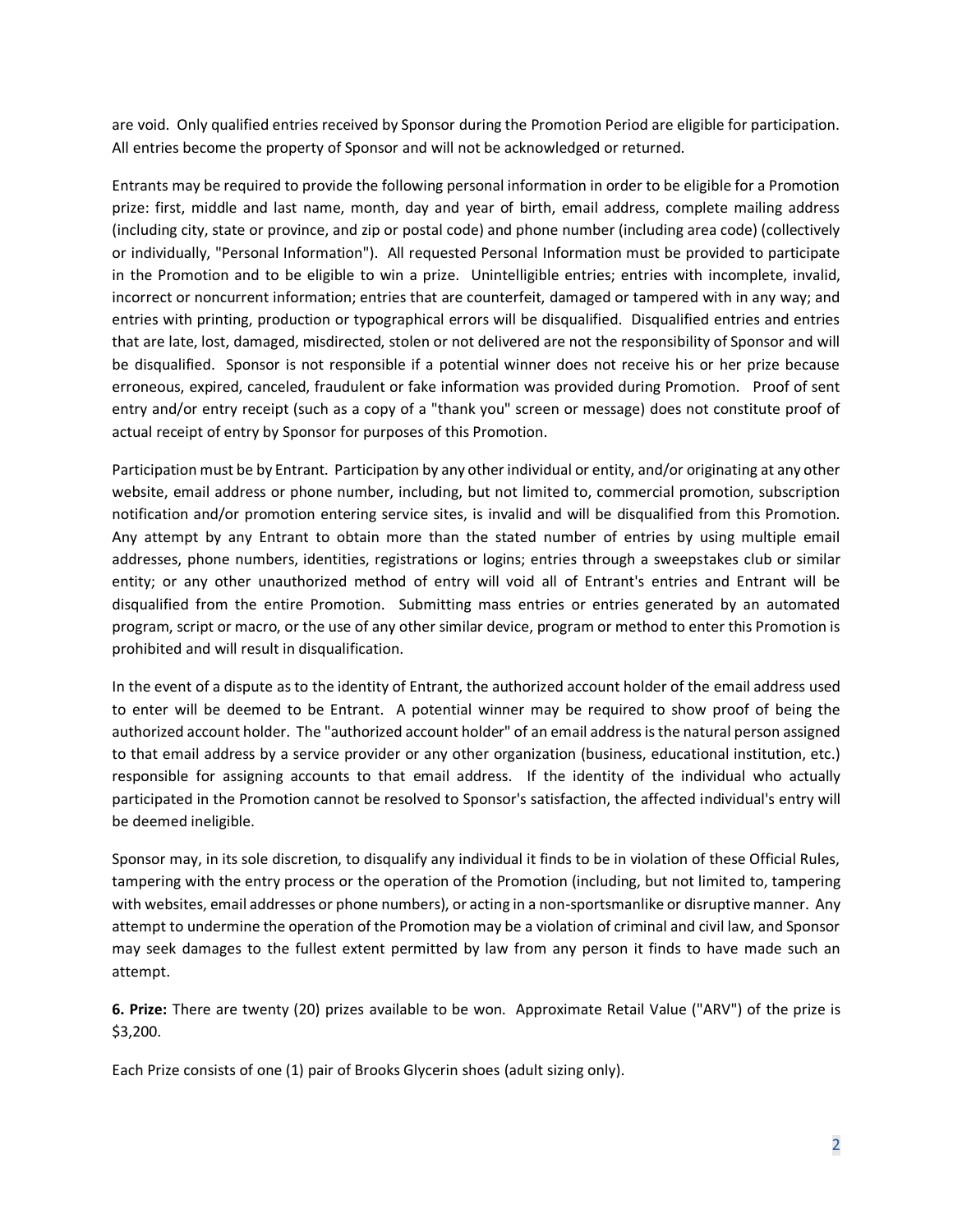Actual value of prize may vary. No compensation or substitution will be provided for any difference in prize value. Sponsor shall in no way be responsible for any cancellations, delays, postponements, diversions, substitutions, changes in service or accommodations, or any other act, omission, or result thereof, caused by any third party. All prizes must be accepted as awarded without substitution and are not, in whole or in part, assignable, transferable or available for resale. Prizes have no cash surrender value, except where required by law. Sponsor has made no warranty, representation or guarantee, express or implied, in fact or in law, with respect to any prize. This includes, without limitation, any warranty, representation or guarantee related to any prize's quality or fitness for a particular purpose. Prizes are subject to availability and Sponsor may substitute a prize (or a component thereof) with another prize (or component thereof) of equal or greater value if the prize is not available for any reason, as determined in Sponsor's sole discretion. Federal, state, and local taxes and all other costs and expenses associated with acceptance and use of any prize not specified herein as being awarded are the winner's sole responsibility. Failure to accept or use any portion of any prize may not relieve the winner of his/her/their tax obligations associated with winning the prize. Prize specific terms and conditions apply. If the winner elects not to partake in any portion of the prize, or does not deplete the full value of the prize, any remainder of the prize that is unused will be forfeited and will not be subject to further or additional compensation.

Any prize details not specified above will be determined by Sponsor in its sole discretion. If a winner is disqualified, not eligible or for any other reason cannot accept the prize as stated, then Sponsor may randomly select a new winner from the pool of eligible Entrants. The winner will be required to submit, where legal, a completed and signed Affidavit of Eligibility and Liability & Publicity Release (the "Release"), along with a properly completed U.S. Department of the Treasury Internal Revenue Service Form W-9, within the required time period to be eligible to receive any prize (if applicable; required time period will be communicated in the Release).

Only the number of each prize set forth in these Official Rules will be awarded. In the event that technical or any other reasons cause more than the stated number of prizes as set forth in these Official Rules to be available and/or claimed, Sponsor may award only the stated number of prizes by a random drawing from among all legitimate, unawarded, eligible prize claims.

**7. Winner Determination and Verification:** The selection of a potential prize winner (the "Prize Drawing") is within the sole discretion of Sponsor. Within a reasonable time after the end of the Promotion Period, twenty (20) potential winners will be randomly drawn from the pool of all eligible entries received during the Promotion Period. Non-winning entries will be rolled over into subsequent Prize Drawings. If the Prize Drawing is scheduled to take place on a holiday, the Prize Drawing will be conducted the following business day.

Potential winners are each subject to eligibility verification, on an ongoing basis, by Sponsor, whose decisions are final and binding. **An Entrant is not a winner of any prize, even if notified of being a winner and/or issued any item of value, unless and until Entrant's eligibility has been, and continues to be verified to the satisfaction of Sponsor.**

To be verified as eligible to receive a prize, each potential winner must fulfill all requirements and continue to comply with all terms and conditions of these Official Rules, and not be disqualified for any reason. Each potential winner will be notified by email and/or phone (subject to Sponsor's discretion). If a potential winner of any prize cannot be contacted using the information provided or fails to respond to Sponsor's attempt to notify them of selection within three (3) business days; if any prize or notification is returned as undeliverable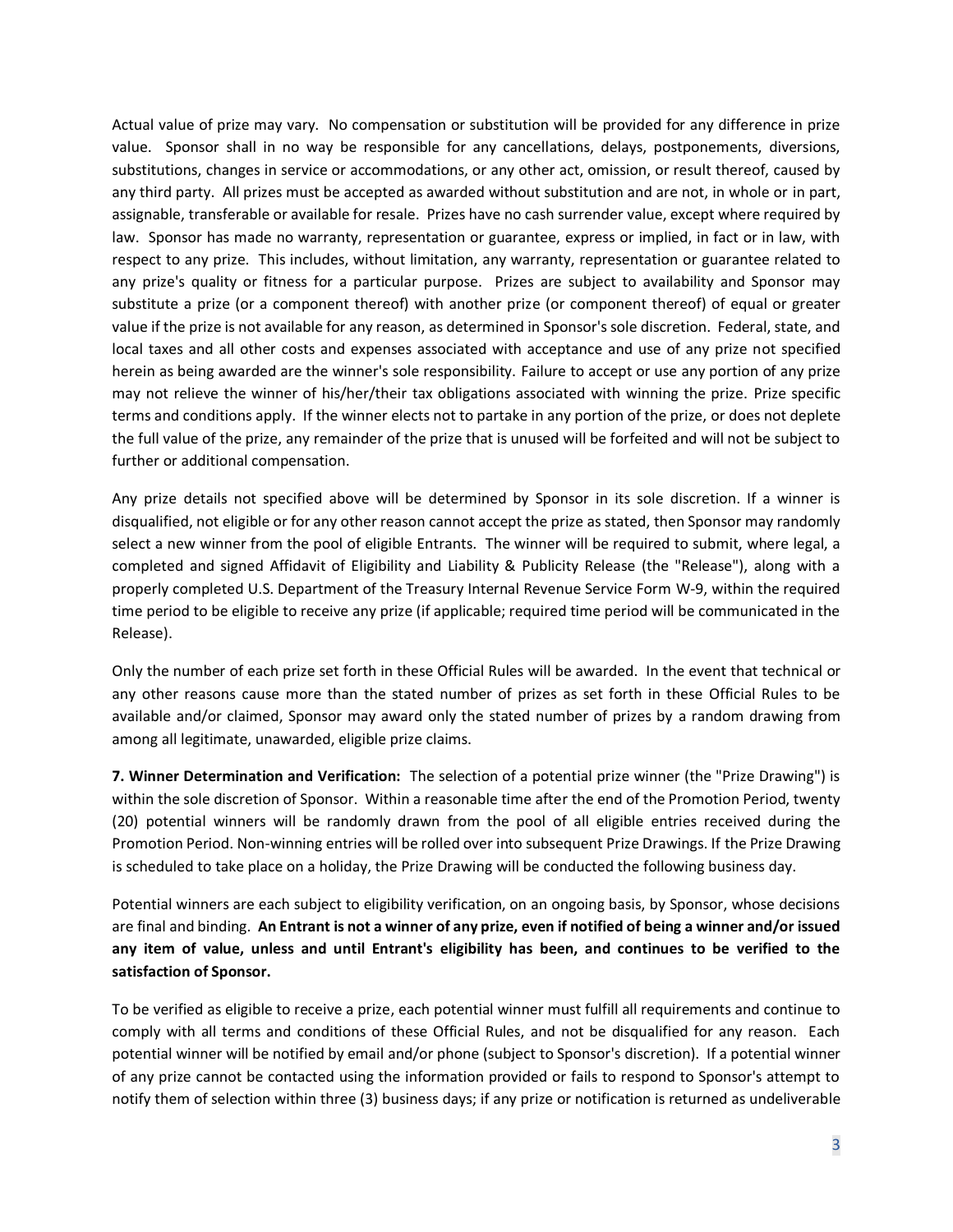or yields an error or undeliverable type "bounce back" email (regardless if the message is ultimately delivered to the recipient); if the potential winner fails to sign and return the Release or any other required documentation or fails to comply with these Official Rules; if a potential winner is unable or unwilling to accept the prize as stated; or if the potential winner cannot be verified as eligible for any other reason at any time before, during or after the Promotion Period, the potential winner is disqualified and forfeits the prize and an alternate will be selected.

An Entrant must make shoe selections, and complete and return all required documentation for verification of eligibility no later than fourteen (14) days from date of notification of being a winner.

In the event that an Entrant is disqualified for any reason, the foregoing process will be repeated until the prize is awarded or until three (3) attempts have been made to award the prize and each attempt has failed. Sponsor will identify each potential winner and verify the potential winner's eligibility. If unable to verify the potential winner's eligibility, Sponsor will select an alternative potential winner within a reasonable time thereafter.

In any case, the final winner will be determined, and the prize will be awarded, within a reasonable time after the end of the Promotion Period. The name of the winner may be obtained by printing the requestor's name, address, city, state and zip code on a 3x5" postcard and mailing it to Academy Sports + Outdoors, Attn: Academy Sports + Outdoors 022 Brooks Glycerin Sweepstakes Promotion Winner List, 1800 North Mason Road, Katy, TX 77449. Limit one (1) request per person, per household.

#### **Odds of winning any prize depend on the number of eligible entries received.**

**8. Limitations of Liability:** By entering or participating in this Promotion in any way, each Entrant, and winner agrees to release, discharge, indemnify and hold harmless Sponsor, Content Hosts, and their respective subsidiaries, affiliates, vendors, advertising or promotional agencies and distributors, and each of their respective parent companies and each such company's officers, directors, employees and agents, as well as the immediate family (spouse, parents, siblings and children) and household members of each such individual (collectively, the "Released Parties") from and against any claim or cause of action related to this Promotion, including, but not limited to, infringement of any right of publicity or intellectual property; threatened or actual injury, loss or damage to any person, including death and disability; defamation or portrayal in a false light (intentional and unintentional); invasion of privacy; and damage to or loss of property, arising out of such Entrant's participation in the Promotion or receipt or use, non-use or misuse of any prize. In no event will Released Parties be responsible or liable for any damages or losses of any kind, including indirect, incidental, consequential or punitive damages arising out of this Promotion. (Some jurisdictions may not allow the limitations or exclusion of liability for incidental or consequential damages or exclusion of implied warranties. Check local laws for restrictions regarding these limitations or exclusions.)

Entrants waive any right to claim ambiguity in these Official Rules. The Released Parties are not responsible for: (1) technical failures of any kind; (2) incorrect or inaccurate information, whether caused by Entrants, any internet or email service provider, any promotional or advertising agency, printing or computing errors, or by any of the equipment or programming associated with or utilized in the Promotion; (3) unauthorized human intervention in any part of the entry process or the Promotion; (4) technical or human error that may occur in the administration of the Promotion, the processing of entries or the announcement of the winner and prize; (5) any injury or damage to persons or property that may be caused, directly or indirectly, in whole or in part, by Entrant's participation in the Promotion; (6) the receipt, use or misuse of any prize; or (7) any other errors